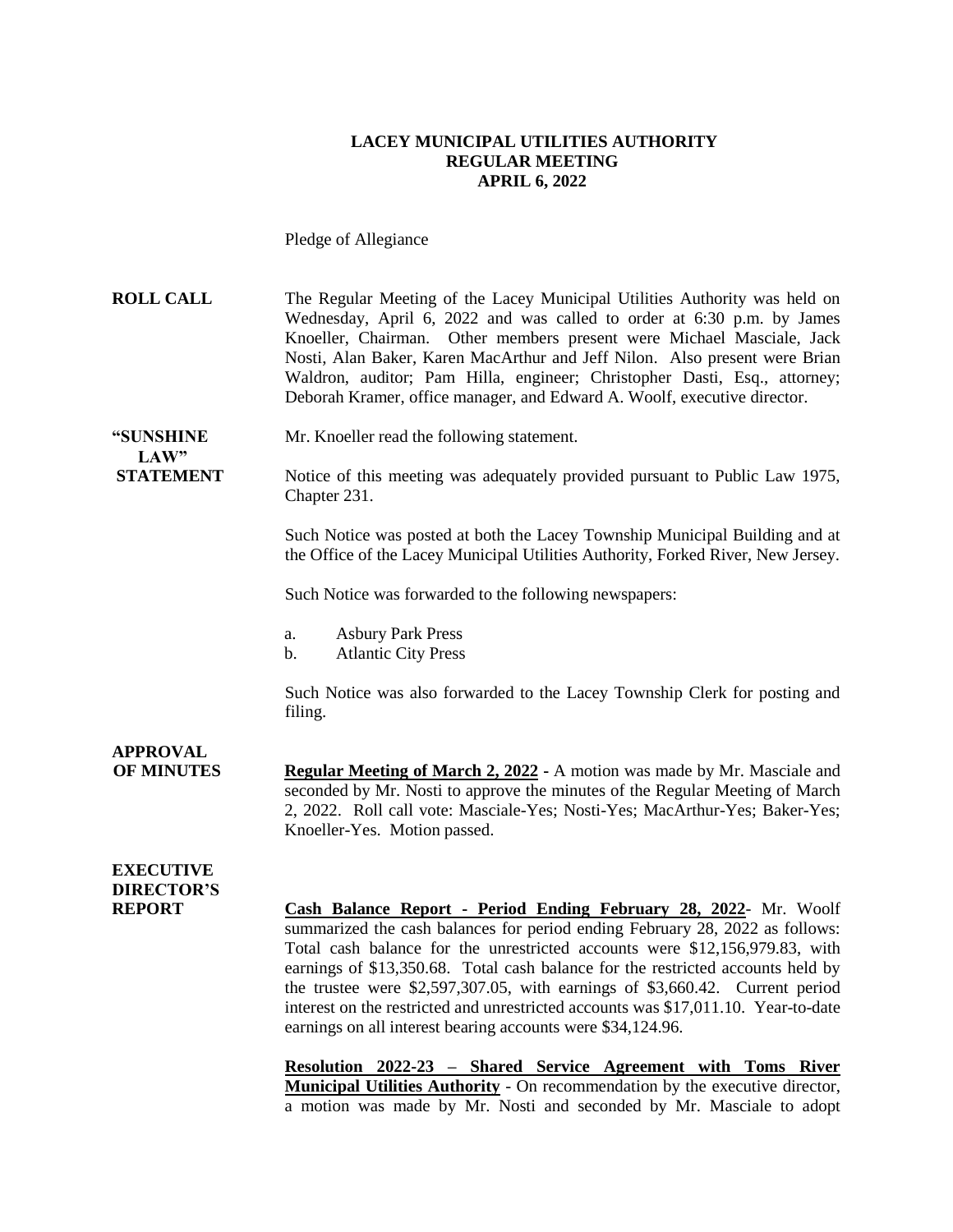*Resolution 2022-23, Resolution of the Lacey Municipal Utilities Authority, County of Ocean, State of New Jersey, Approving a Shared Services Agreement with the Toms River Municipal Utilities Authority.* Roll call vote: Nosti-Yes; Masciale-Yes; MacArthur-Yes; Baker-Yes; Knoeller-Yes. Motion passed.

**OCUA** - Mr. Woolf reported the OCUA flow usage is down for the month of February, which is approximately 14 million gallons less than last year. This equates to an approximate credit of \$56,000.00.

**Safety Award** - Mr. Woolf stated the Authority received a perfect score in complying with the safety incentive program from the New Jersey Joint Insurance Fund, and a five-year without a loss time accident. He thanked Darren Coraggio for doing an outstanding job with the Safety Program.

**BUSINESS**

**REPORT** The business report was submitted for review.

# **ENGINEER'S**

**REPORT Resolution 2022-25 – Tentative Sewer and Water Approval – AYRA Properties** – On recommendation by the engineer, a motion was made by Mr. Nosti and seconded by Mr. Masciale to adopt *Resolution 2022-25, Resolution of the Lacey Municipal Utilities, Tentative Sewer and Water Approval, AYRA Properties Subdivision, Various Blocks and Lots.* Roll call vote: Nosti-Yes; Masciale-Yes; MacArthur-Yes; Baker-Yes; Knoeller-Yes. Motion passed.

> **Resolution 2022-24 – Final Payment & Acceptance of Maintenance Bond – Dutchman Contracting, LLC** – On recommendation by the engineer, a motion was made by Mr. Nosti and seconded by Mr. Masciale to adopt *Resolution 2022-24, Resolution of the Lacey Municipal Utilities, Authorizing Final Payment and Acceptance of Maintenance Bond for Pole Barn Design and Construction Project.* Roll call vote: Nosti-Yes; Masciale-Yes; MacArthur-Yes; Baker-Yes; Knoeller-Yes. Motion passed.

> **Antenna Read and Meter/MXU Replacement I** – Mrs. Hilla reported the installation of one (1) fixed base antenna read system has been completed and the second antenna is under construction. Core and Main is working to start integration of the fixed base system with LMUA's existing meters. Dual part radios are expected to be delivered in May. Portion of the meters are anticipated to be delivered in June for installation by LMUA.

> **Cleaning, Televising and Sewer Rehabilitation** – Mrs. Hilla reported the project is substantially complete by Sewer Rat LLC, with some punch list work remaining. Her office is coordinating with the contractor to have final payment documents prepared and submitted to LMUA and attorney for approval. Final contract amount is \$253,427.50.

> **Route 9 Water Service** – Mrs. Hilla reported RVE is coordinating with LMUA for the delivery and installation of the interconnect vaults on Route 9. This is anticipated in April.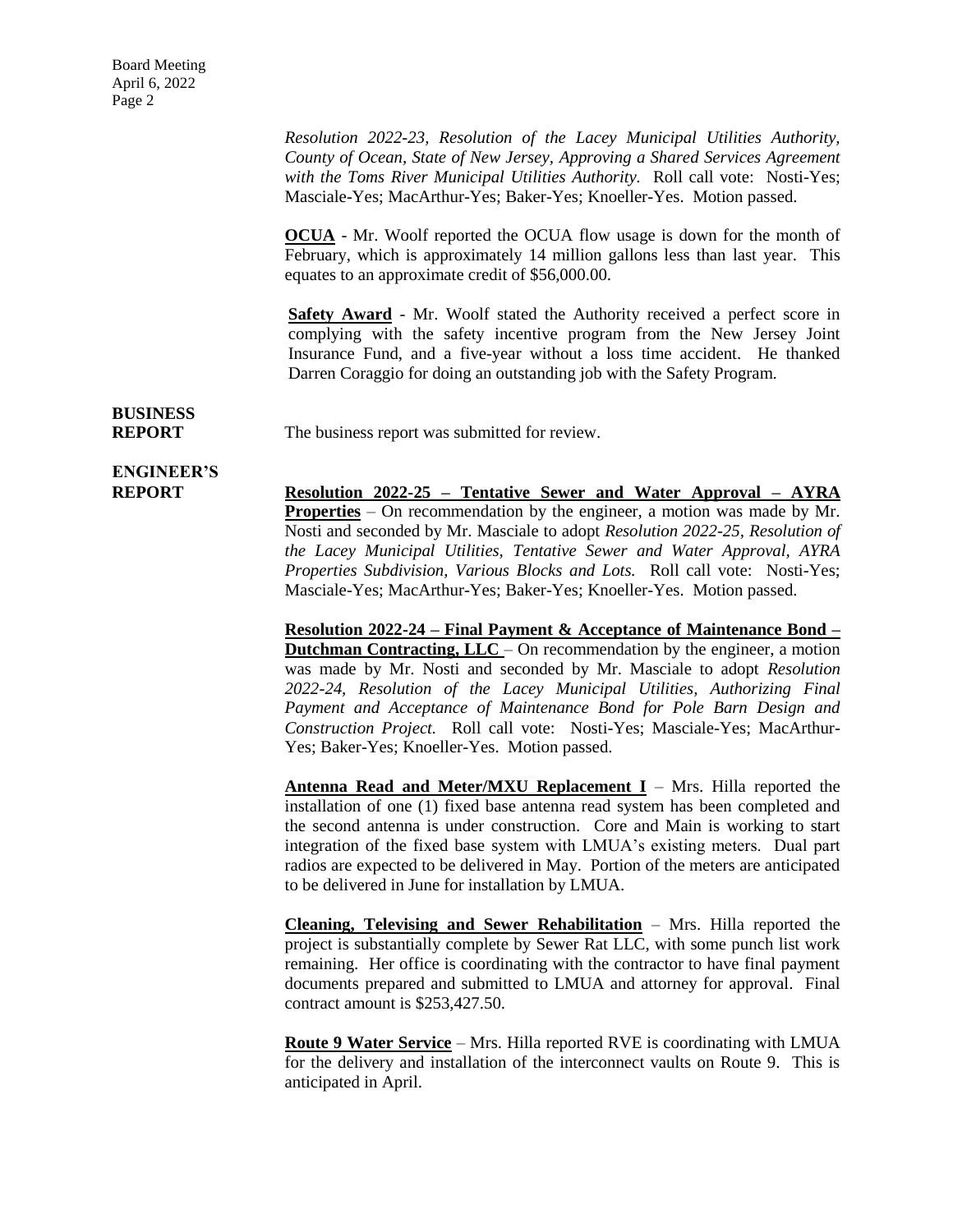Board Meeting April 6, 2022 Page 3

> **Holtec Route 9 Service** - Mrs. Hilla reported the NJDOT permit application and plans were submitted to NJDOT March 30, 2022.

### **ATTORNEY'S**

**REPORT Route 9 Easement (Parcel 154) Request for Site Access** – Mr. Dasti reported his office has coordinated with the LSRP for the adjoining property owner and has received the fully executed Site Access and Indemnification Agreement, as well as proof of insurance. The property owner's environmental consultants are now coordinated with the Authority's engineer with regard to site access.

> **Covered Bridge Sports Complex** - Mr. Dasti reported his office has prepared and received the executed Hold Harmless Agreement and insurance certification. The Applicant will now begin to undertake site improvements subject to the review of the Authority Engineer at their own cost and expense without NJDEP approval.

> **Pole Barn Design & Construction – Dutchman Contracting, LLC** – Mr. Dasti reported his office reviewed documents from the Authority's engineer as well as the maintenance bond. A Resolution was prepared for the Authority to accept the maintenance bond and release the performance bond.

> **Shared Services Agreement with Toms River MUA** – Mr. Dasti reported his office reviewed the Shared Services Agreement between the Authority and the TRMUA and find same acceptable as to form and content.

# **AUDITOR'S**

**REPORT Accountant's Status Report – Month Ended February 28, 2022** – Mr. Waldron reported sewer revenues had an unfavorable variance for the month, however, favorable on water. Sewer and water expenses had a favorable variance for the month. Sewer user charges had a favorable variance for the month, but unfavorable water variance. The Authority can anticipate a credit of \$43,346 9,754 through the month of February from the OCUA.

> **Resolution 2022-21 – Accept and Approve 2020 Audit** – On recommendation by the auditor, a motion was made by Mr. Masciale and seconded by Mr. Nosti to adopt *Resolution 2022-21, Resolution of the Lacey Municipal Utilities Authority, County of Ocean, State of New Jersey, Accepting and Approving the Audit Ending Fiscal Year December 31, 2020.* Roll call vote: Masciale-Yes; Nosti-Yes; Baker-Yes; Lanuto-Yes; Knoeller-Yes. Motion passed.

> Mr. Waldron reported he will work with Mr. Woolf in comparing connection fee calculations, which is an annual statutory requirement. Additionally, a finance committee meeting will be scheduled to review the draft of the audit.

#### **CORRESPONDENCE**

**Nicholas Onnembo, Lakeside Dr. South** – Requesting relief of utility bill, due to hot water heater pipe leak. Since the water from the leak did not go into the sewer system, a motion was made by Mr. Masciale and seconded by Mr. Nosti to grant an adjustment on the sewer charges in the amount of \$147.20 (45,000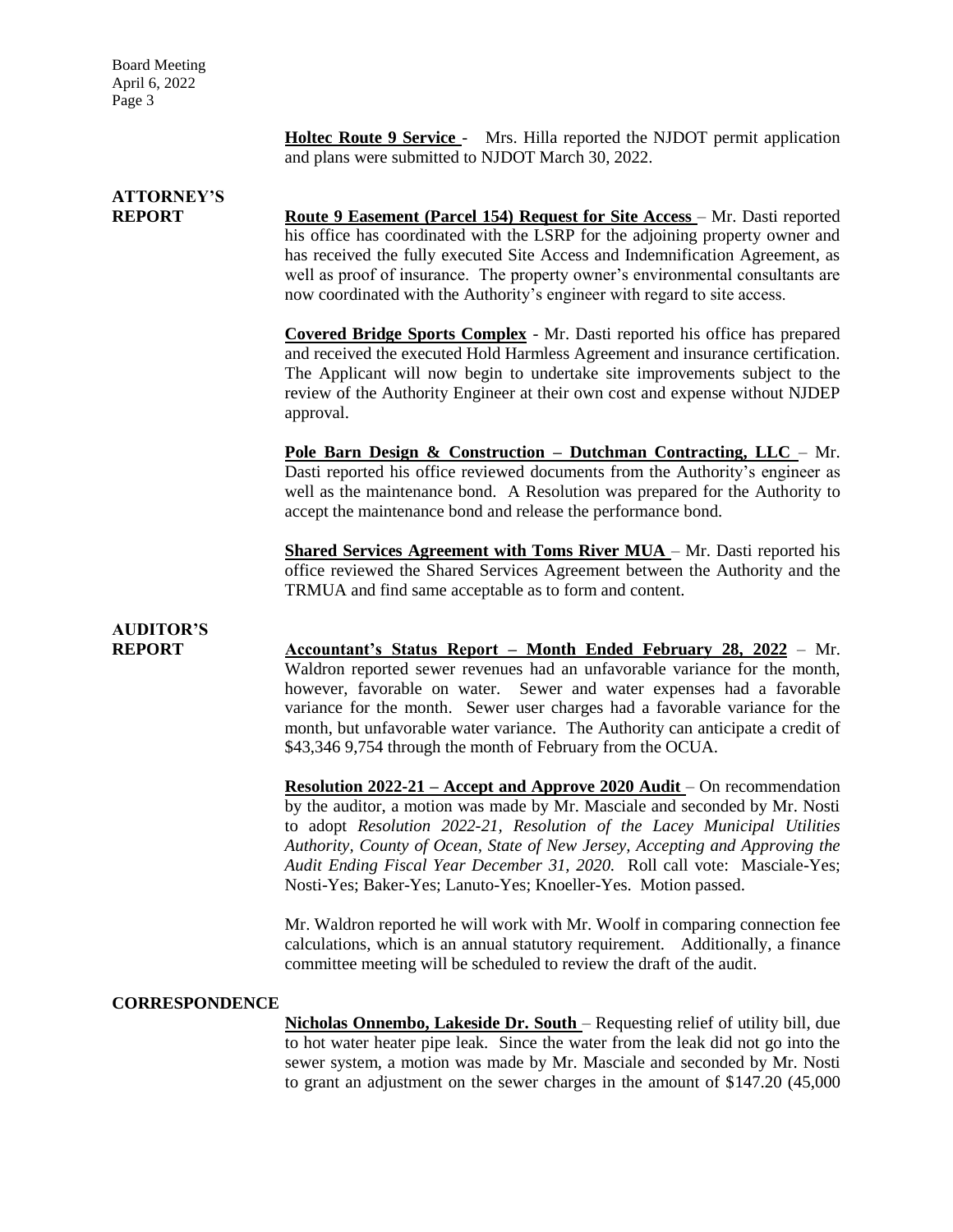gallons). Roll call vote: Masciale-Yes; Nosti-Yes; MacArthur-Yes; Baker-Yes; Knoeller-Yes. Motion passed.

**Mr. & Mrs. Bailey, Alpine St.** – Requesting relief of utility bill, due to underground pipe leak. Since the water from the leak did not go into the sewer system, a motion was made by Mr. Masciale and seconded by Mr. Nosti to grant an adjustment on the sewer charges in the amount of \$524.70 (80,000 gallons). Roll call vote: Masciale-Yes; Nosti-Yes; MacArthur-Yes; Baker-Yes; Knoeller-Yes. Motion passed.

#### **OLD BUSINESS** There was no old business to discuss.

**NEW**

**BUSINESS** Mr. Knoeller stated Mr. Woolf has requested the Board to consider salary increases for a few employees at the next Board meeting. A presentation will be made at the next meeting for discussion.

### **PUBLIC BUSINESS/**

**COMMENT Regina Discenza** – Mrs. Discenza reported she has time stamped pictures of rock salt being used for snow clearing purposes in front of Kohl's department store, which is in violation of the Agreement. Mr. Dasti asked Mrs. Discenza to forward him and Mr. Woolf those pictures. Mrs. Discenza asked where the OCUA leaks found were. Mr. Woolf stated they were found in the Sunrise Beach area.

## **PAYMENT OF**

**VOUCHERS WHEREAS**, the members of the Lacey Municipal Utilities Authority carefully examined all vouchers presented for payment of claims;

> **NOW, THEREFORE, BE IT RESOLVED** by the Lacey Municipal Utilities Authority that:

> 1. Said vouchers in the sum of \$417,050.32 be and the same are hereby approved to be paid.

2. Said vouchers are listed on the attached computer check register.

A motion was made by Mr. Masciale and seconded by Mr. Nosti to adopt the above resolution. Roll call vote: Masciale-Yes; Nosti-Yes; MacArthur-Yes; Baker-Yes; Knoeller-Yes. Motion passed.

**ADJOURNMENT** There being no further business to discuss, the meeting was adjourned at 6:45 p.m.

Respectfully submitted,

Michele Kennedy Executive Secretary